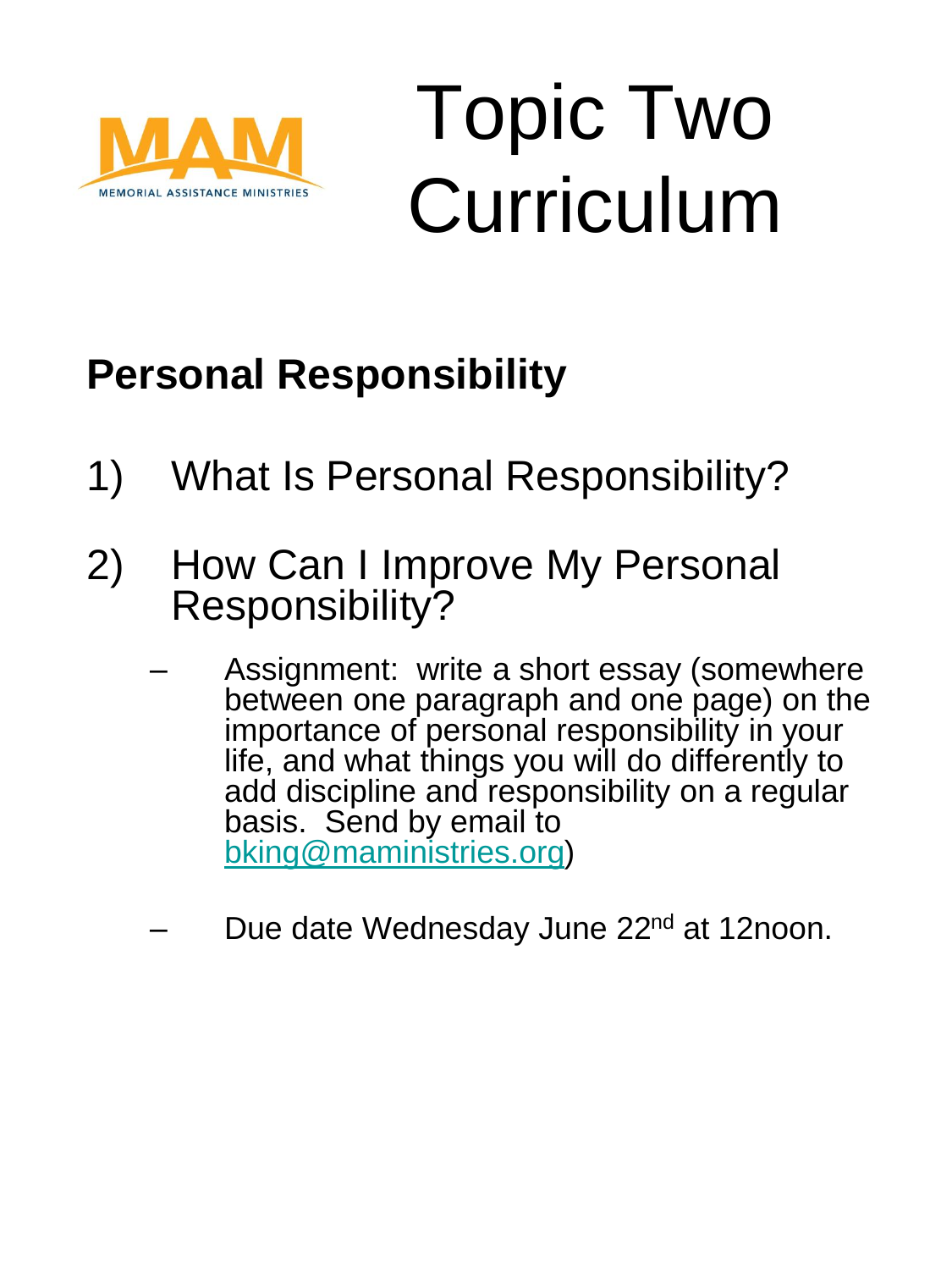

# What is Personal Responsibility?



"The first requisite of a good citizen in this republic of ours is that he shall be able and willing to pull his own weight." Theodore Roosevelt 26th President

(i.e. self-reliance is our duty to society)



"The gods love to help him who strives to help himself." Aeschylus Greek philosopher

(i.e. self-reliance is in our own best interest)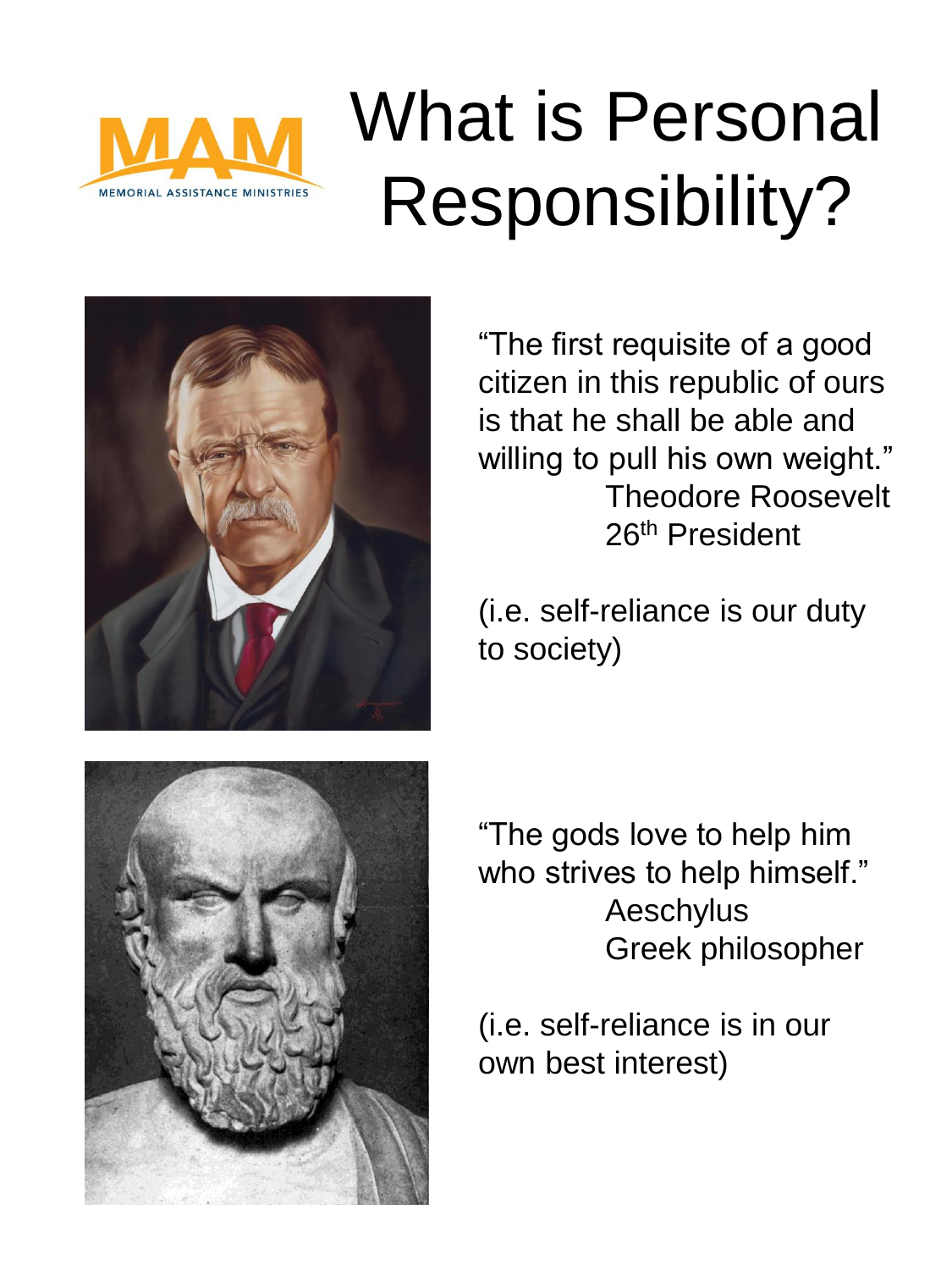

### Quotes on Personal **Responsibility**

Personal responsibility is not only the foundation of a useful employee; it is a philosophical underpinning of Western Civilization and of American civics.

- 1. "The gods love to help him who helps himself." **Aeschylus,** 5 th century BC Greek poet and philosopher.
- 2. "Good people do not need laws to tell them to act responsibly, while bad people will find a way around the laws." **Plato**, 4th century BC Greek philosopher.
- 3. "No man is fit to command another that is not fit to command himself." **William Penn**, founder of the colony of Pennsylvania and a champion of democracy and individual liberty.
- 4. "Resolve to perform what you ought. Perform without fail what you resolve." **Benjamin Franklin**, American founding father.
- 5. "You cannot escape the responsibility of tomorrow by evading it today." Abraham Lincoln, 16<sup>th</sup> president of the United States.
- 6. "The first requisite of a good citizen in this republic of ours is that he shall be able and willing to pull his own weight." **Theodore Roosevelt**, 26<sup>th</sup> president of the United States.
- 7. "Responsibility is the price of greatness." **Sir Winston Churchill**, British prime minister during World War II.
- 8. "The buck stops here." Famous sign on the Oval Office desk of **Harry S. Truman, 33rd president of the United States.**
- 9. "Our privileges can be no greater than our obligations. The protection of our rights can endure no longer than the performance of our responsibilities." **John F. Kennedy**, 35th president of the United States.
- 10. "If we're serious about reclaiming the dream, we have to do more in our own lives, our own families and our own communities." **Barack Obama**, 44<sup>th</sup> president of the United States.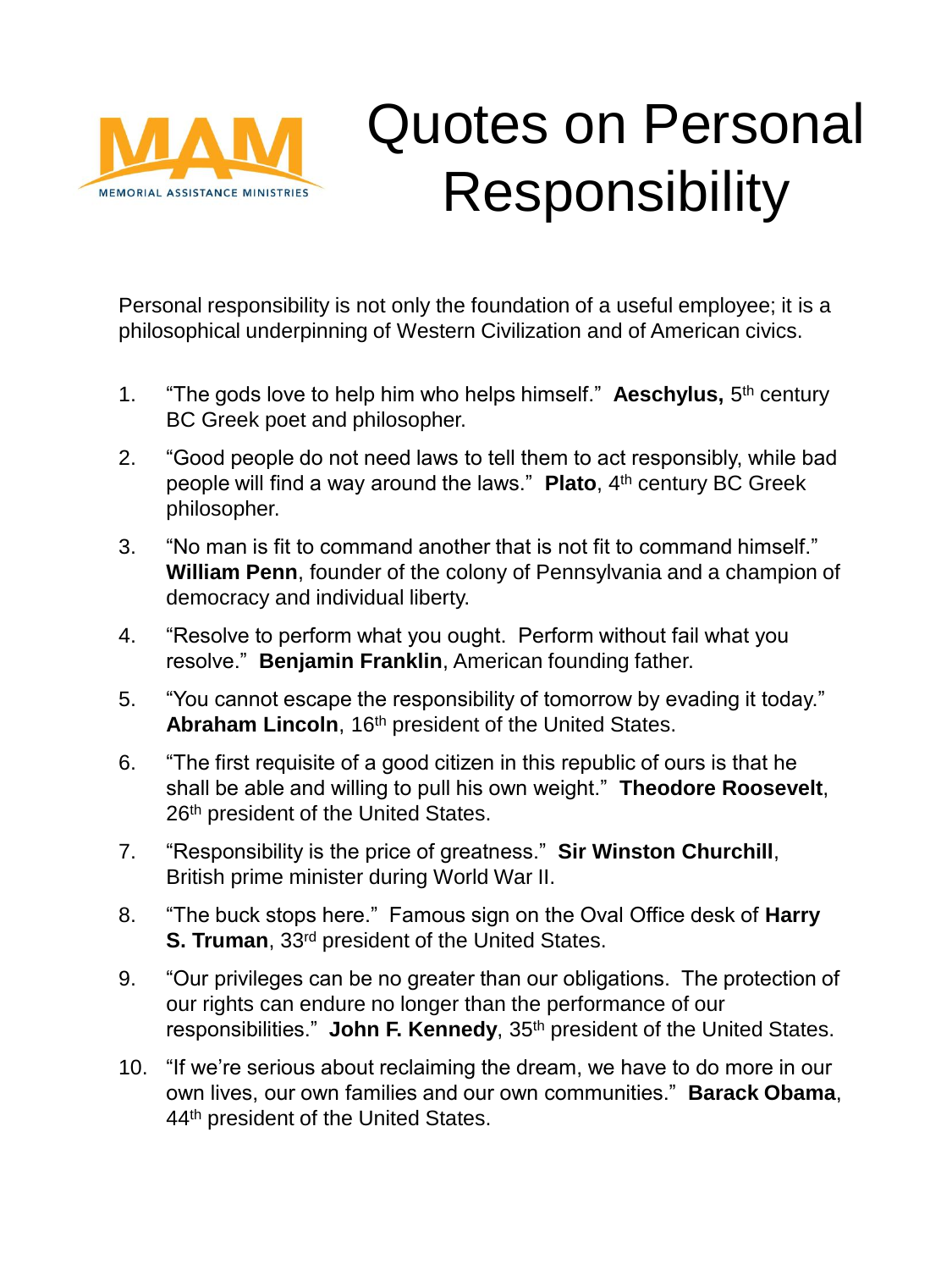

### Personal Responsibility: A burden? Or a blessing?



- Burdens are negative things we instinctively avoid
- If we think of our responsibilities as burdens, we will procrastinate in performing them, or even avoid them entirely
- Deferring or ignoring our responsibilities is a bad habit with serious consequences
- Irresponsibility leads to powerlessness and loss of freedom in how we conduct our lives
- Being a victim might attract sympathy, and maybe even a bowl of soup; but nobody ever got a job by being a victim
- By eliminating the "cloak of victimhood" and by taking personal responsibility in our lives, we can change almost anything
- Personal responsibility gives power and freedom back to each individual
- Therefore, it should be viewed as a blessing, to be preserved and cherished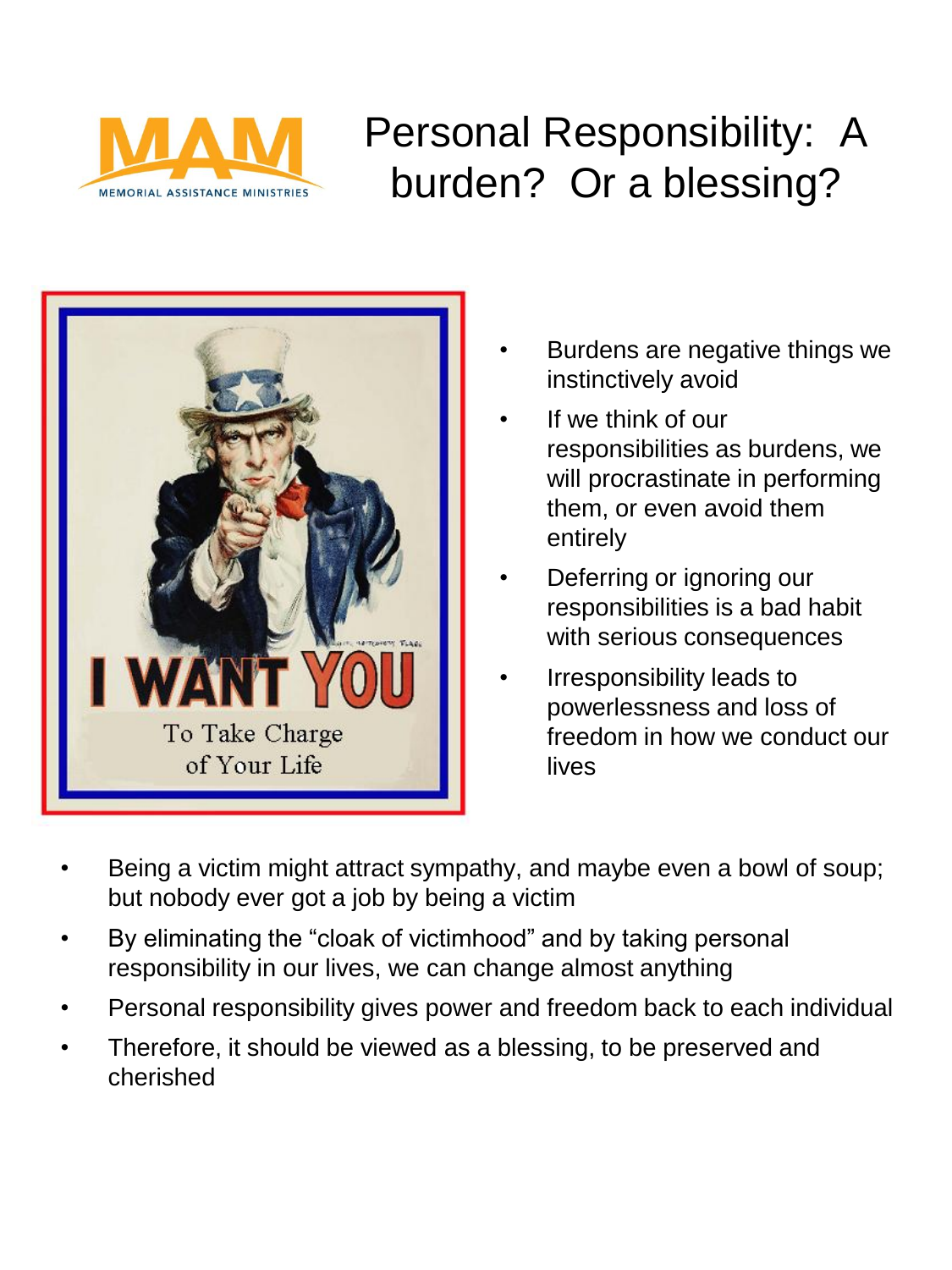

#### **Personal Responsibility: It's Your Choice!**

| <b>Victim</b><br><b>Behavior</b> |    | <b>Responsible</b><br><b>Behavior</b> |
|----------------------------------|----|---------------------------------------|
| Ignoring                         | or | <b>Recognizing</b>                    |
| <b>Denying</b>                   | or | <b>Owning</b>                         |
| <b>Blaming</b>                   | or | <b>Forgiving</b>                      |
| <b>Making Excuses</b>            | or | <b>Self-Examining</b>                 |
| <b>Resisting</b>                 | or | Learning                              |
| <b>Hiding</b>                    | or | <b>Taking Action</b>                  |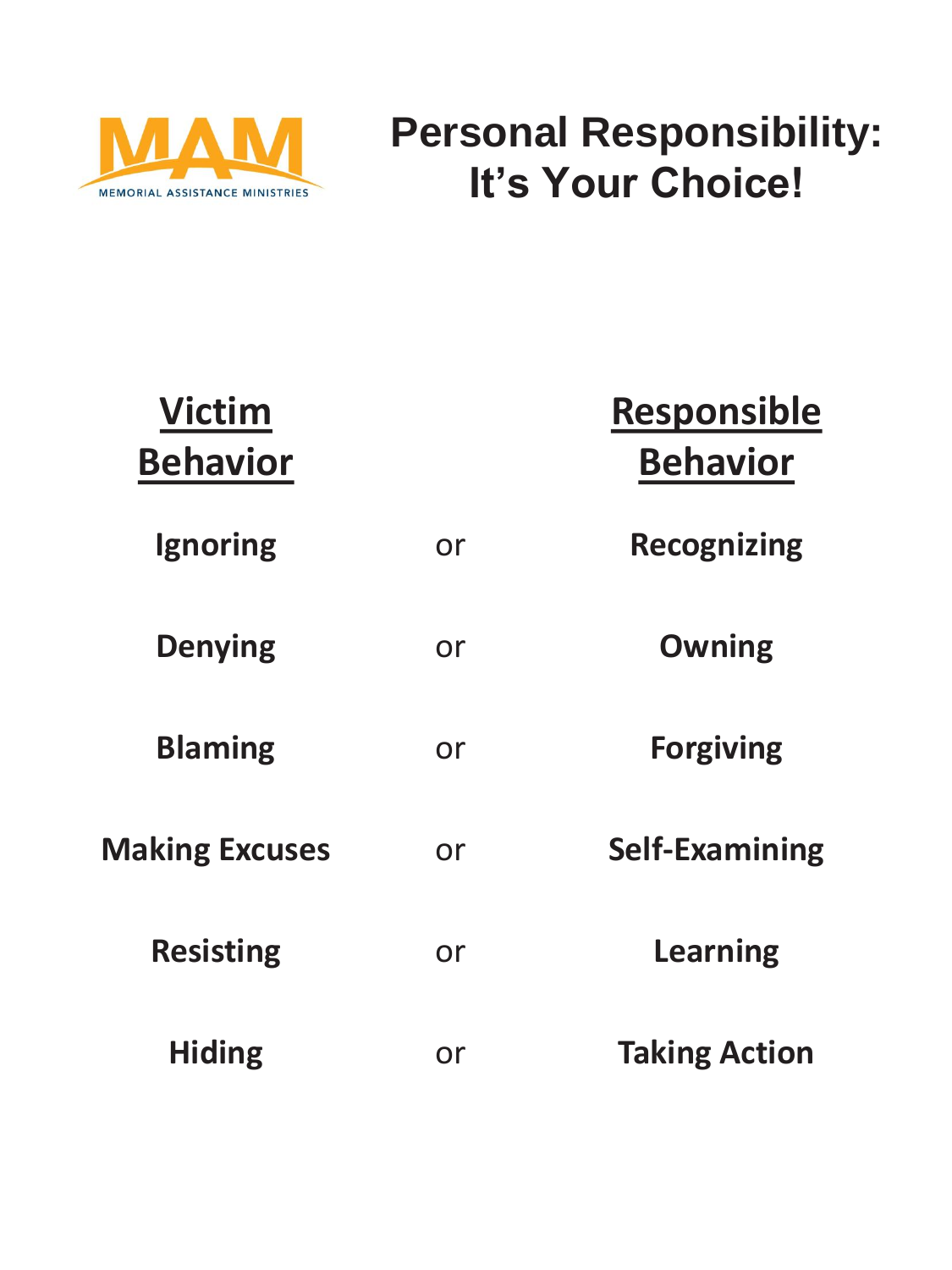

## Foundations of Responsibility



- **Honesty** 
	- **Underpromise** and overdeliver
	- **Timeliness**
- Paying your debts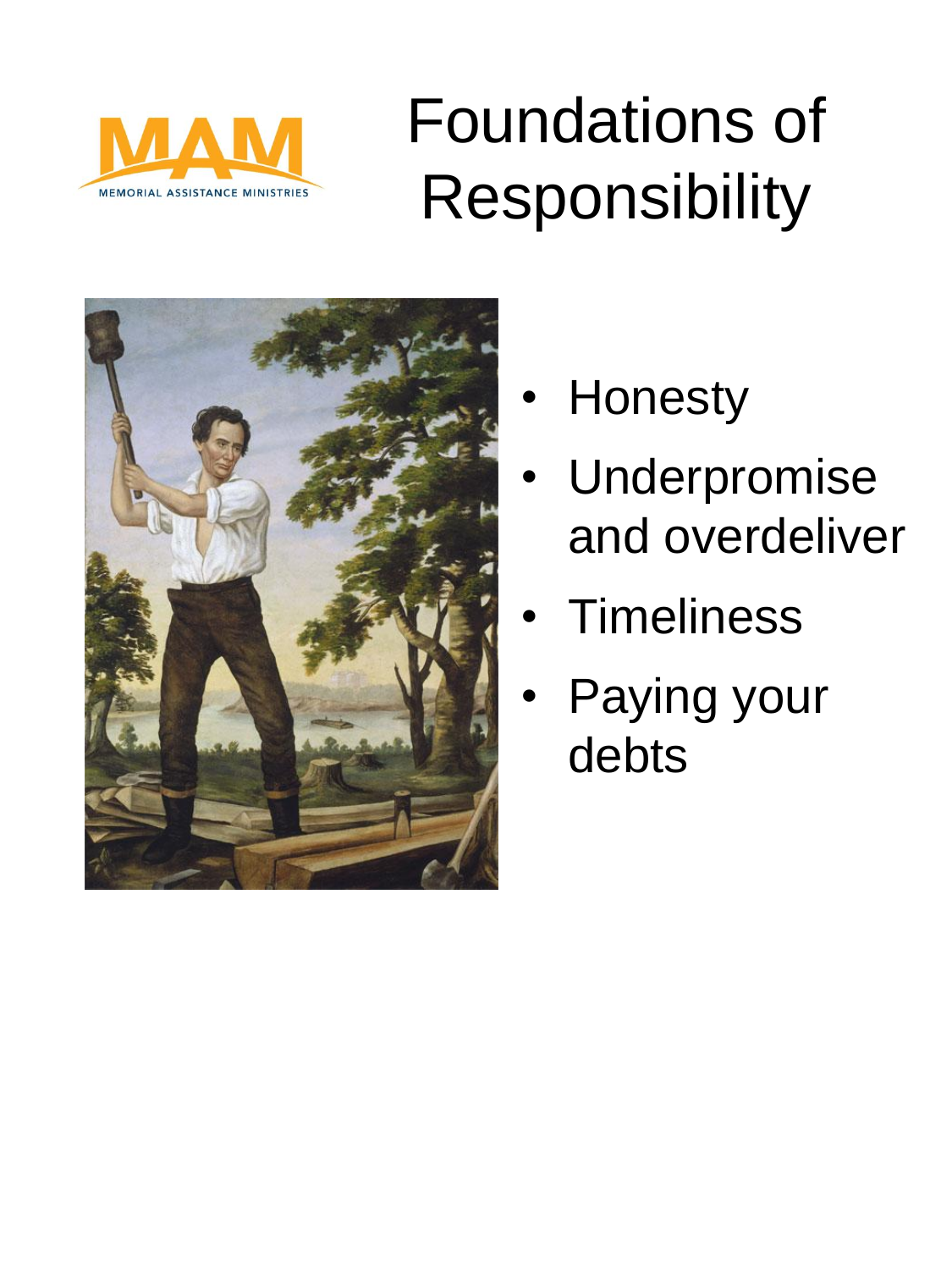

## Foundations of Responsibility

- Honesty
	- Being honest in everyday situations gives you, over time, a reputation for integrity. Integrity is why people trust each other. Without such trust, there are no favors, and without favors, there is often no help.
- Underpromise / Overdeliver
	- Always do what you say you will do …. but do a little more, a little better, and a little faster than you promised you would. Commit to always providing a "Baker's Dozen" in your life. Soon, others will see you as someone who exceeds expectations, and such persons are given more opportunity to succeed.
- Timeliness
	- Know your deadlines, and strive to beat them. People who meet or beat deadlines are trusted with more responsible tasks.
- Paying your debts
	- Do all in your power to pay your obligations as they come due. If you cannot, pay as much as you can, as soon as you can, and be forthcoming with your creditors about your payment problems. People who pay their debts and who communicate with creditors build up a credit history that allows others to put faith in them.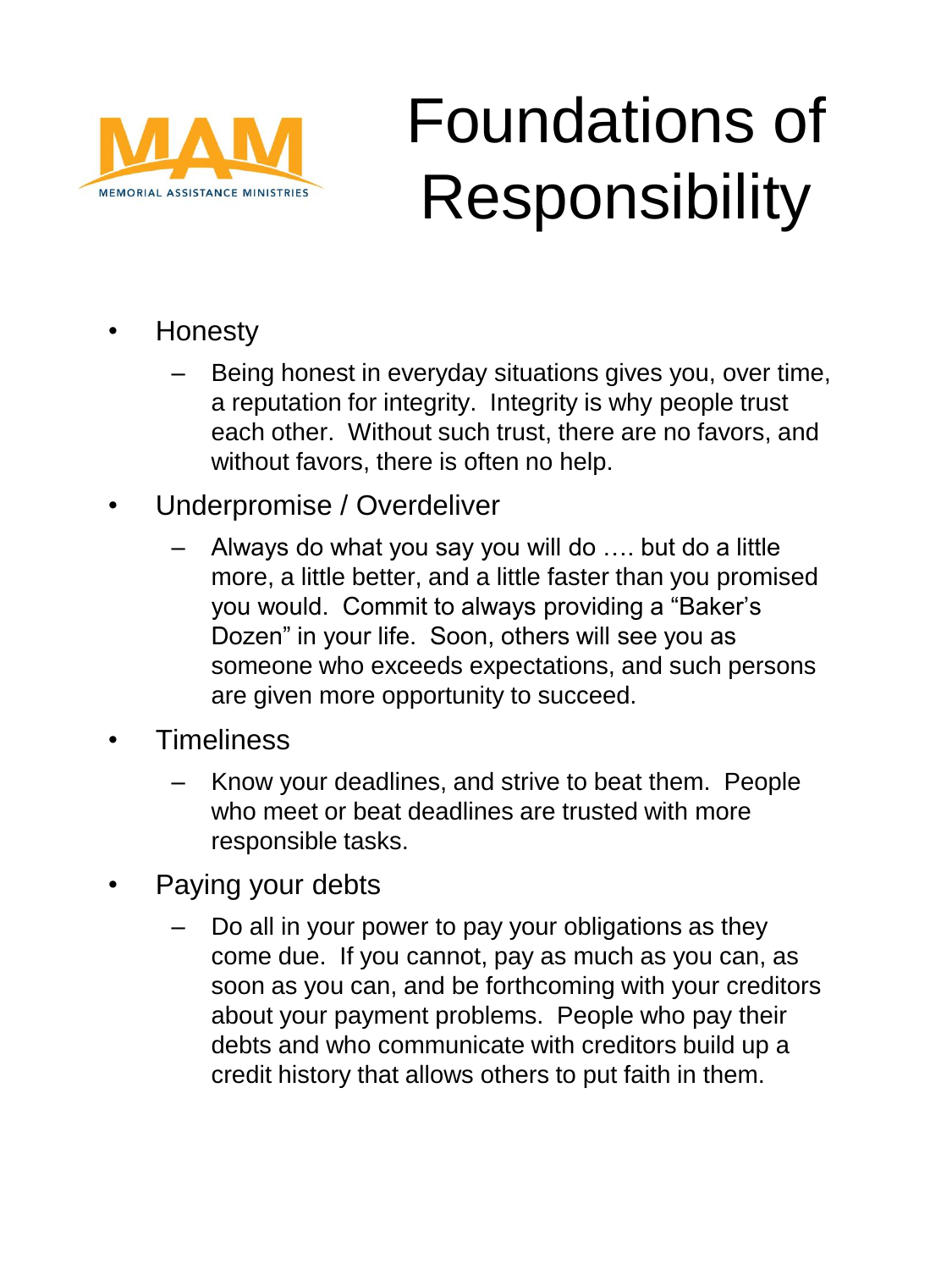

## How Do I Become More Responsible?



- **Motivation**
- Accountability
- **Goals**
- Organization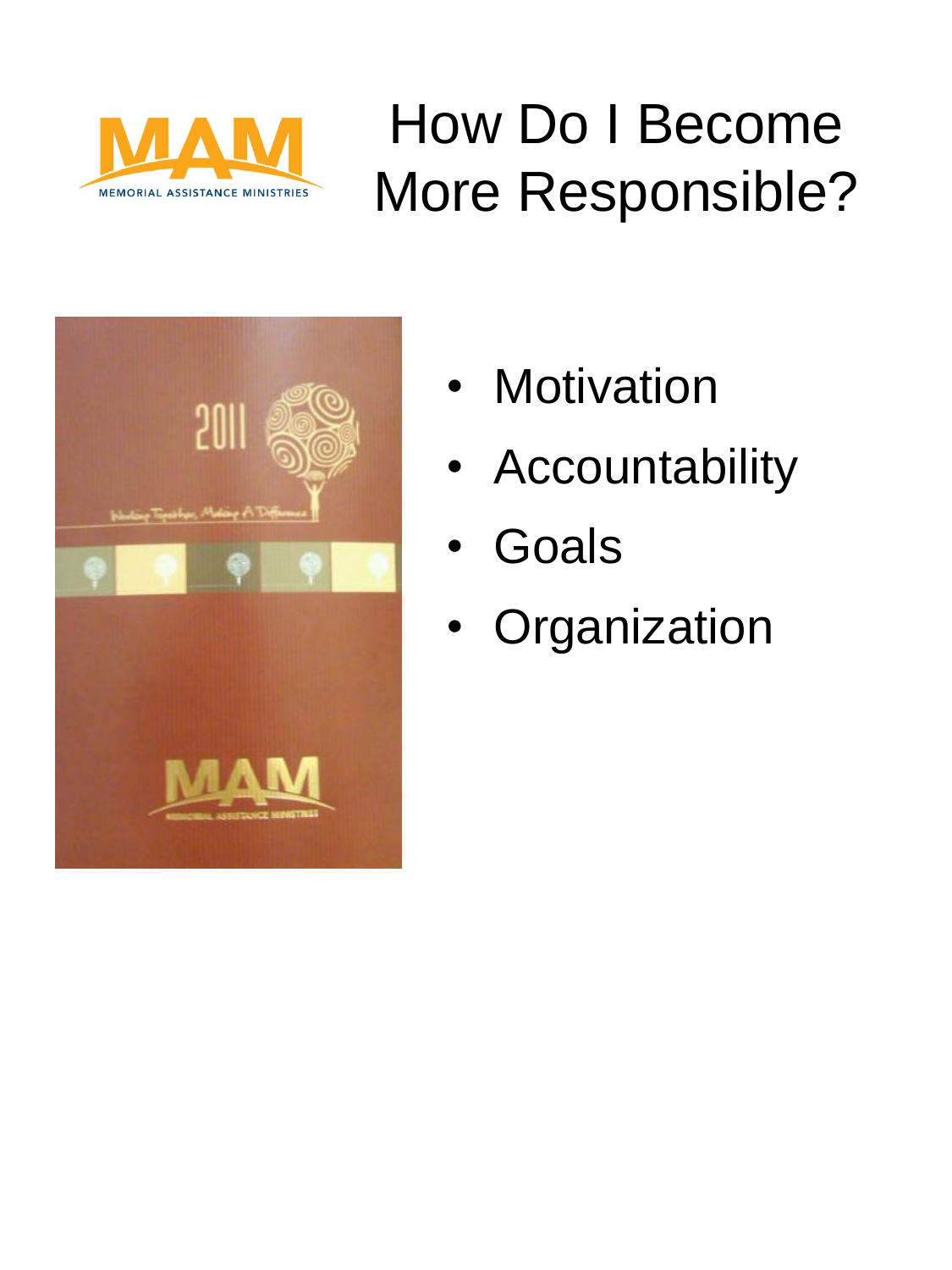

### How Do I Become More Responsible?

- **Motivation** 
	- What inside of you inspires you to get up every day and give your very best effort? Find your source of motivation and watch your performance immediately improve. Once your higher level of performance is a habit, you have a work ethic that others will invest in.
- **Accountability** 
	- Sustainable motivation comes from within, but it never hurts to make yourself accountable to others. To what person or persons can you make yourself accountable? Being accountable helps to motivate us on our off-days and keeps us from losing our reputation for hard work.
- Goals
	- What will you accomplish this year? this month? this week? today? right now? Make a list. Habitual list makers get much more done.
- **Organization** 
	- Even with motivation, accountability and goals, you must have something that helps you translate everything into daily action. Use a day planner that you keep with you at all times, to have all necessary information at your fingertips. It should have a calendar to track your meetings and commitments, a to-do list to help you stay on top of deadlines, and important contact information to facilitate quick communication.